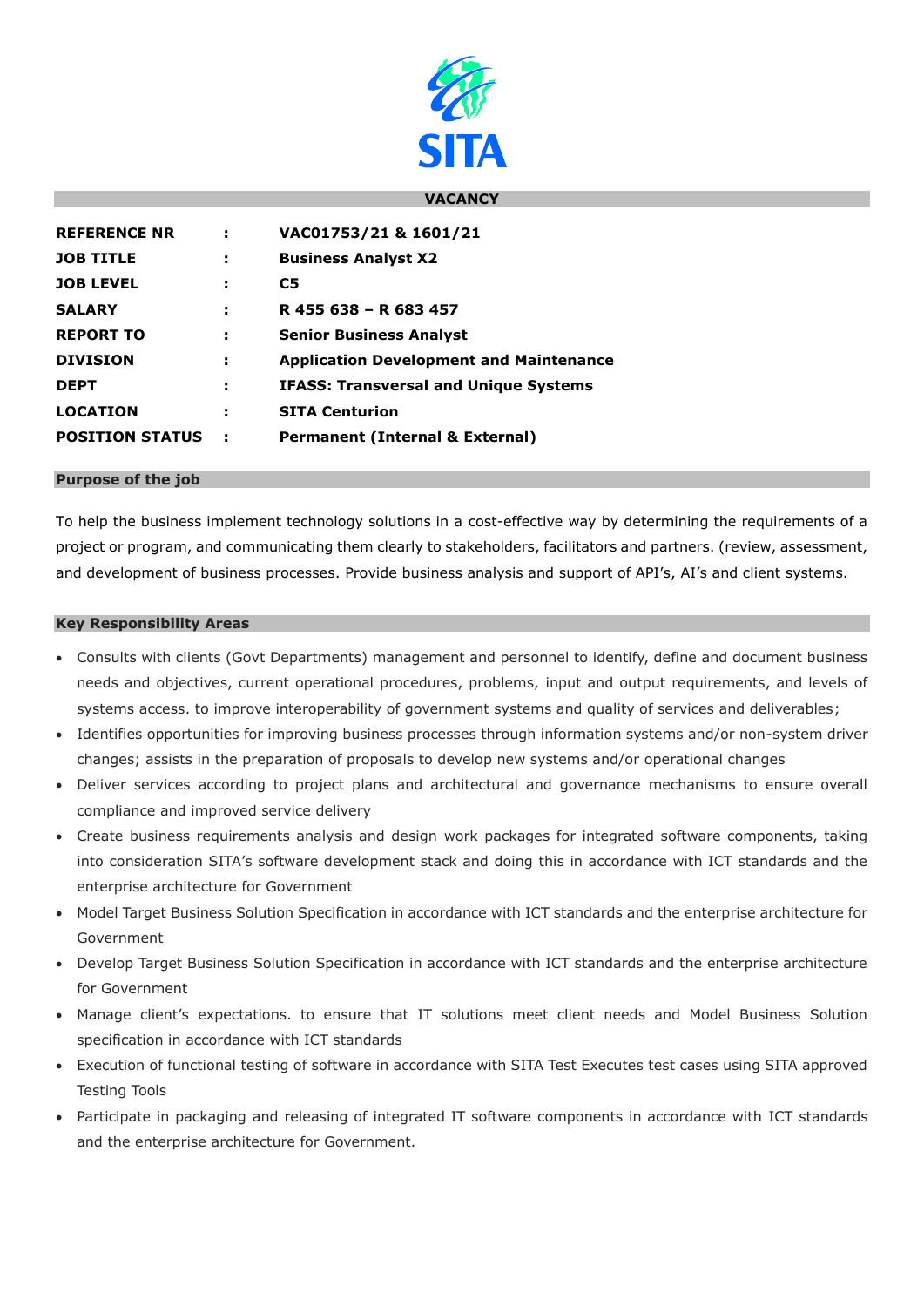**Required Qualification:** minimum 3-year Diploma / Degree in Computer Science, Information Systems or related IT field / NQF level 6.

**Experience:** 3-5 years' experience in business analysis, business process management and business process engineering/reengineering. Including; experience in business modelling. experience in business architecture.

### **Technical Competencies Description**

**Knowledge of:** Corporate and ICT Governance. Development, Implementation and Integration Methodologies, including Testing, Packaging and Release. IT Quality Management; knowledge of business operations and systems requirements process; knowledge of IIBA principles and practices; Business Process Management; IT Security and ICT Standards. Legislative environment and IT Legislation COTS (Commercial of the Shelf) Products OSS (Open Source Software) Products Project Management; Application Maintenance and Support Hosting and Converged Communication Enterprise architecture framework (TOGAF, Zachman, FEAF, MODAF, GWEA Framework, MIOS).

**Technical competencies:** Business Analysis, and Business Intelligence & Analytics.

**Interpersonal/behavioural competencies:** Attention to Detail, Analytical thinking, Disciplined, Resilience, and Stress Management.

# **Other Special Requirements**

N/A.

## **How to apply**

- 1. To apply please log onto the e-Government Portal: [www.eservices.gov.za](http://www.eservices.gov.za/) and follow the following process;
- 2. Register using your ID and personal information;
- 3. Use received one-time pin to complete the registration;
- 4. Log in using your username and password;
- 5. Select Recruitment Jobs;
- 6. Select Recruitment Citizen to browse and apply for jobs;
- 7. Once logged in, click the Online Help tab for support if needed.

For queries/support contact [eRecruitmentSupport@sita.co.za](mailto:eRecruitmentSupport@sita.co.za)

## **CV`s sent to the above email addresses will not be considered.**

### **Closing Date: 31 May 2022**

## **Disclaimer**

SITA is an Employment Equity employer and this position will be filled based on Employment Equity Plan. Correspondence will be limited to short listed candidates only. Preference will be given to members of designated groups.

- If you do not hear from us within two months of the closing date, please regard your application as unsuccessful.
- Applications received after the closing date will not be considered. Please clearly indicate the reference number of the position you are applying for.
- It is the applicant`s responsibility to have foreign qualifications evaluated by the South African Qualifications Authority (SAQA).
- Only candidates who meet the requirements should apply.
- SITA reserves a right not to make an appointment.